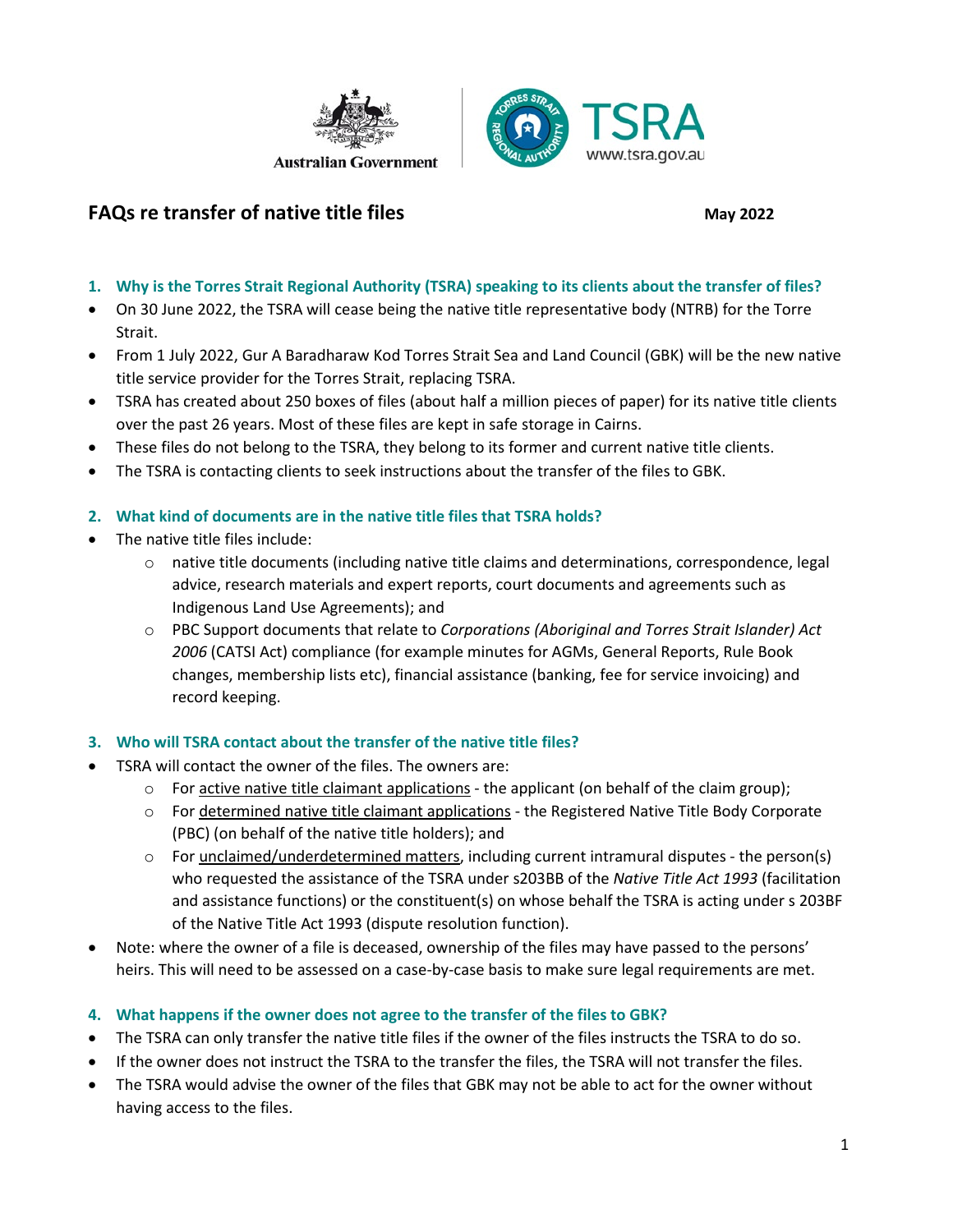- **5. What happens if the file documents belong to more than one owner and not all agree to the transfer of the files to GBK?**
- An example of when a file has more than one owner is an intramural dispute matter between two or more parties.
- The TSRA can only transfer documents that are owned by more than one party (for example an anthropological report commissioned by TSRA to assist with the resolution of a dispute) if *all* of the owners of the documents instruct the TSRA to do so.
- If one or more of the owners do not instruct the TSRA to transfer the jointly owned documents, the TSRA will not transfer the files.
	- $\circ$  However, the TSRA can transfer documents received from a particular party if the documents are solely owned by the party and the party instructs the TSRA to do so.
		- For example, a report that was created on behalf of a particular family to assist the family with the resolution of a dispute.
		- Such a transfer would not require the agreement of the other parties because the other parties are not the owners of the document.
- Where the owners of a file do not instruct the TSRA to transfer their files to GBK, the TSRA would advise the owners that GBK may not be able to act for them without having access to their files.
- **6. What will happen to the file if the owner does not agree to the transfer of the file?**
- If the TSRA does not receive instructions to transfer a file, the TSRA will offer the owner of the file a copy of the file.
- If the owner wishes to receive a copy of the file, the TSRA would either email a copy, send a copy in the mail or provide a copy on a USB stick.
- The TSRA will keep the original copy of the file for the owner, and to the extent required under the *Archives Act 1983*.

### **7. Why does the TSRA hold on to copies of its native title files?**

- The TSRA is a Commonwealth Government Authority.
- Like all Commonwealth Government agencies, it has obligations under the *Archives Act 1983*.
- The TSRA has been in discussions with the National Archives of Australia (NAA) about the closure of the Native Title Office and the transfer of the files.
- The NAA has advised the TSRA not to destroy or dispose of files as they may be of intrinsic value to Aboriginal and Torres Strait Islander peoples. For that reason, TSRA proposes to transfer to GBK electronic copies of the files, rather than the originals.
- This is the first time that a government authority like the TSRA is transferring native title files to a nongovernment organisation.
- The TSRA will hold on to the original files until it receives further advice from the NAA.

### **8. Can individuals who are not owners of the native title files veto their transfer?**

- No. The TSRA can only act on the instructions of the owners of the files (see 3 above on who is the owner of native title files).
- If the owner of the files instructs the TSRA to transfer the files, the TSRA must transfer the files.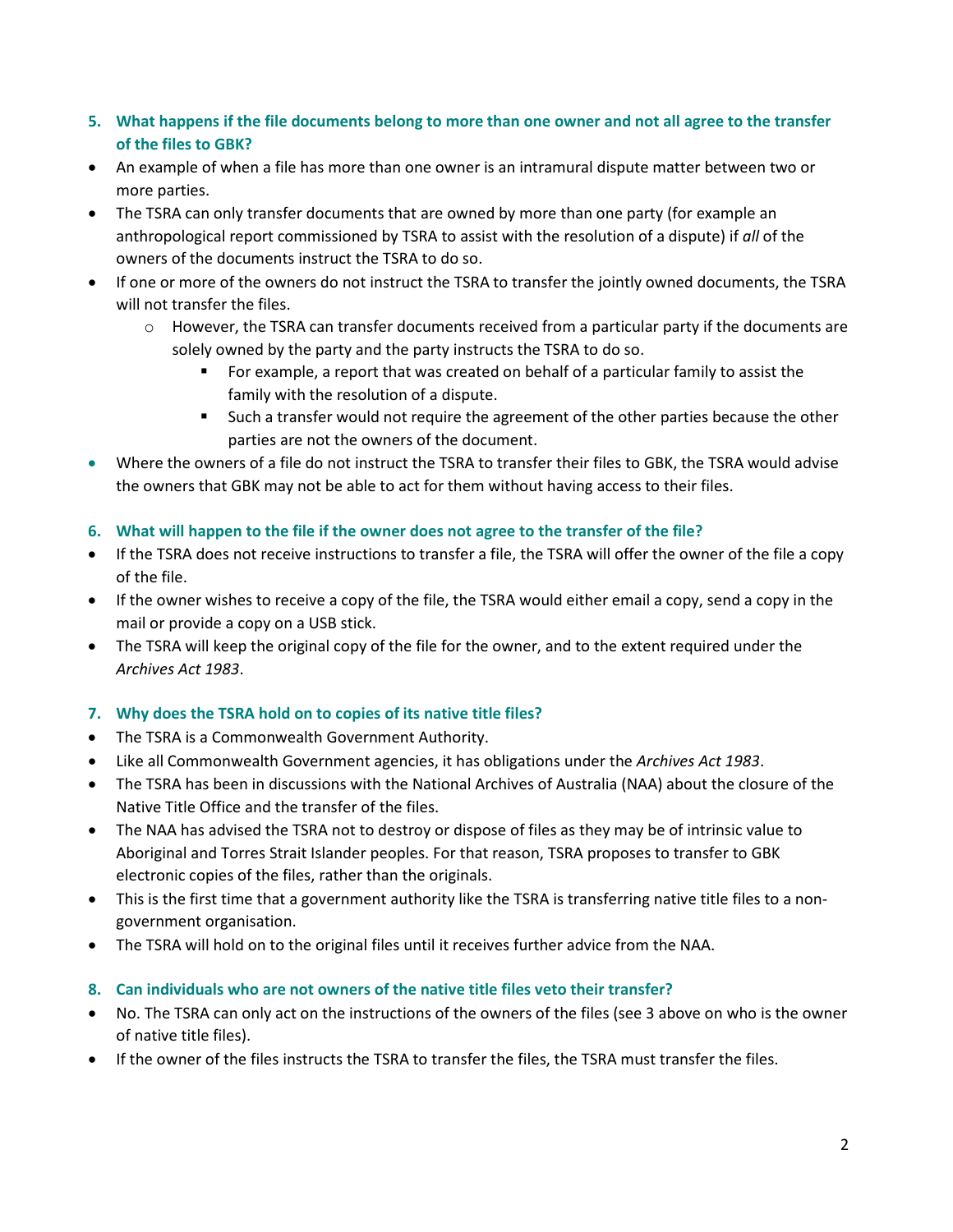- **9. Can individuals veto the transfer of connection reports which include their or their family member's information?**
- No. If the owner of the report instructs the TSRA to transfer the connection report, the TSRA must act on the instructions.
- Individuals who have provided information to an expert (for example an anthropologist) cannot withdraw this information at a later stage if the information has already been used by the expert to form opinions and/or has been included fully or in part in a report.
	- $\circ$  This includes situations where the TSRA, when providing assistance to native title claim groups, engaged experts to formulate the groups' native title claim. For example, where an anthropologist spoke to individuals in order to
		- develop a list of apical ancestors to be included in the native title application to the Federal Court; and
		- draft a connection report for the State of Queensland to support a consent determination by the Federal Court of the native title claim.
- **10. Even though individual native title holders cannot veto the transfer of files, do they have rights in connection reports or genealogical reports that relate to their native title group?**
- Individual native title holders who contributed to reports may
	- $\circ$  have a right to ensure that the information provided is used consistently with the purpose for which it was provided and consistent with other obligations that may apply; and
	- $\circ$  be entitled to the return of original documents provided by them to the TSRA or the expert, for example original photographs or objects.
- With the consent of the owner of the reports (for example the PBC), they may receive those parts of the reports that relate to their family or descent group.
- **11. Can PBCs request the return of native title materials to them once the materials have been transferred to GBK?**
- Yes**.** The return of native title materials to PBCs (and to native title holders via the PBC) is an important part of the native title process.
- Native title materials often include information on genealogies, languages, laws and customs and areas of significance. Such materials may be significant to current and future members of native title groups and other Aboriginal and Torres Strait Islander communities because of their historical, cultural, personal and/or economic value.
- Returning native title materials is a long-term project that requires careful considerations to ensure that materials don't get misused or lost over time.
- AIATSIS, the Australian Government funded Australian Institute of Aboriginal and Torres Strait Islander Studies, is running [a project on Returning native title materials.](https://aiatsis.gov.au/research/current-projects/returning-native-title-materials) As noted on their website, '[t] he materials developed in support of native title claims are large, complex and of historical, cultural and economic value to current and future members of native title groups, Aboriginal and Torres Strait Islander communities and to the nation more broadly. The management of these materials represents an ongoing challenge for native title groups and their representatives'.
- The AIATSIS Returning Native Title Materials project explores the use of materials collected through the native title process, including appropriate management, storage and return to native title groups. This project investigates existing efforts among Native Title Representative Bodies and Service Providers (NTRB/SPs), PBCs and others to manage, return, receive and use native title materials.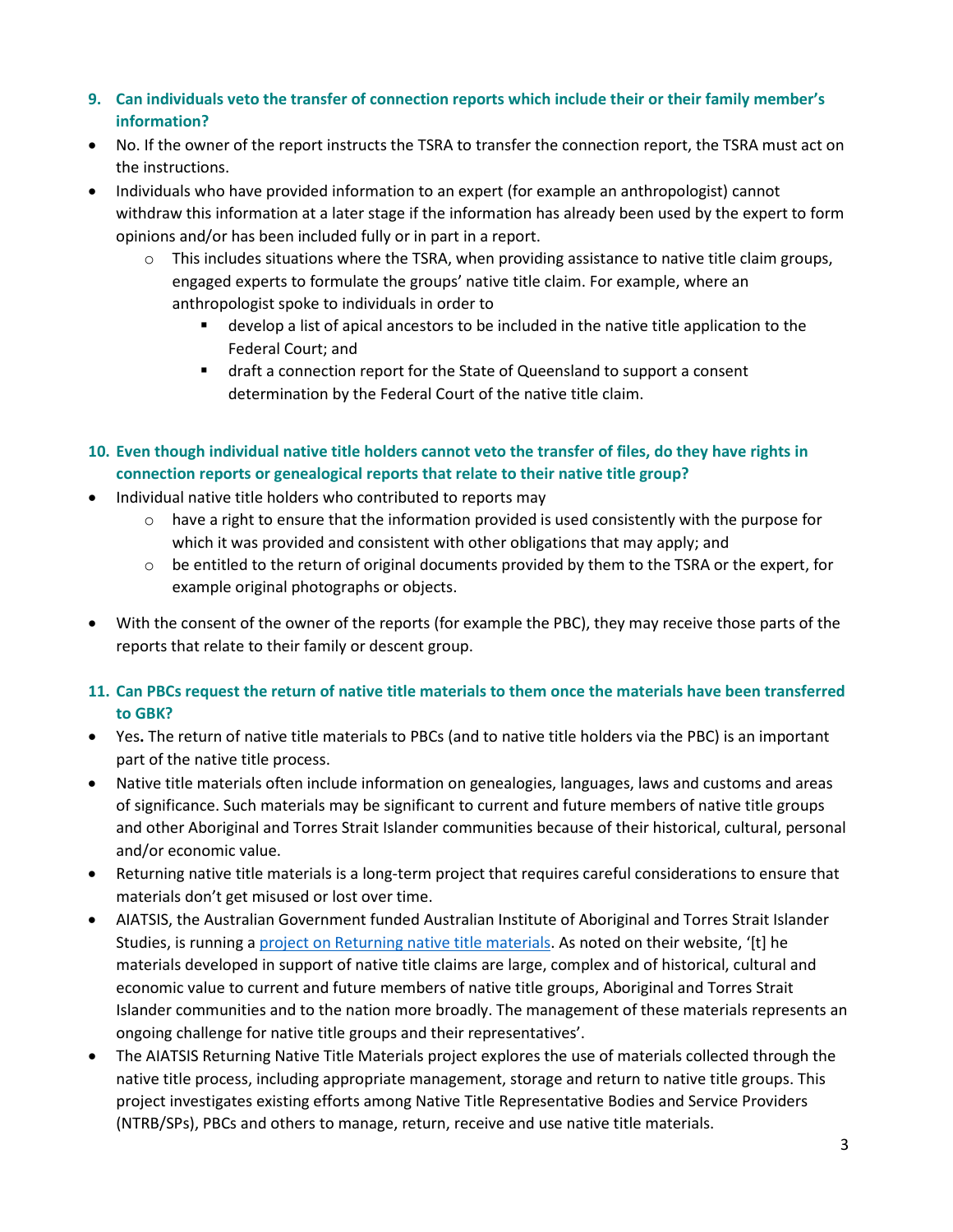#### **12. What is TSRA's process for transferring the native title files to GBK**

- If instructed by the owner of the files, the TSRA will transfer an electronic copy of the files to GBK.
	- o The TSRA has engaged a Cairns based company, Grace, to scan all hard copies of its files.
	- $\circ$  The scanning process is to a very high standard and will allow key word searches so that any relevant documents can be easily located.
	- o Electronic copies will ensure that original documents are preserved for the future.
- TSRA will keep in storage the hard copy of the files transferred to GBK. It will also keep copies of electronic files created for its clients. This is so that TSRA meets its obligations under the Archives Act 1983 (see 7 above).

### **13. Who will have access to the files when TSRA stops being a NTRB?**

- The TSRA will close its Native Title Office when its NTRB status ends on 30 June 2022.
- At the moment, the Native Title Office holds all its clients' native title files in secure storage. That includes hard copy files and electronic files. Only authorised staff in the Native Title Office can access the files.
- After the closure of the Native Title Office, a strict TSRA internal protocol will specify who within the TSRA can access the files. Access will be for very limited purposes only. For example, to comply with the requirements of the NAA or to comply with instructions from former clients.
- The electronic and hard copy files retained by the TSRA will remain subject to the rights of the owners.

# **Background to the transition of native title functions**

### **14. Why will there be a transition of native title functions from TSRA to GBK?**

- The upcoming changeover is not the result of a decision of the TSRA or its Chair.
- The need for the transition has arisen as a result of the following:
	- $\circ$  The statutory instrument by which the former Minister for Indigenous Australians, the Hon Ken Wyatt, appointed the TSRA as Native Title Representative Body (NTRB) for the Torres Strait will expire on 30 June 2022 and is not scheduled to be renewed or extended; and
	- o The National Indigenous Australians Agency (NIAA) has indicated its intention to fund GBK to provide certain statutory native title functions for the Torres Strait from 1 July 2022 (as the Native Title Service Provider (NTSP)).
- From 1 July 2022, GBK as NTSP will carry out the same functions under section 203B of the *Native Title Act 1993* (Cth) and will be subject to the same privileges, obligations and responsibilities as were held or which bound the TSRA in its capacity as NTRB.
- As noted in the [joint media](https://www.tsra.gov.au/news-and-resources/news/native-title-services-transition-from-tsra-to-gbk) release issued by the former Minister, TSRA and GBK, the NIAA is supporting GBK and TSRA in managing the native title service transition. The TSRA is committed to seeing that the transition is successfully implemented according to law.

### **15. Will the transition affect the native title rights of native title holders in the region?**

- The change of the provider of native title services in the Torres Strait will not affect or involve any change to your or anyone else's Native Title Rights.
- The transition is a change of service provider. Rather than TSRA providing Native Title services, it will be GBK.